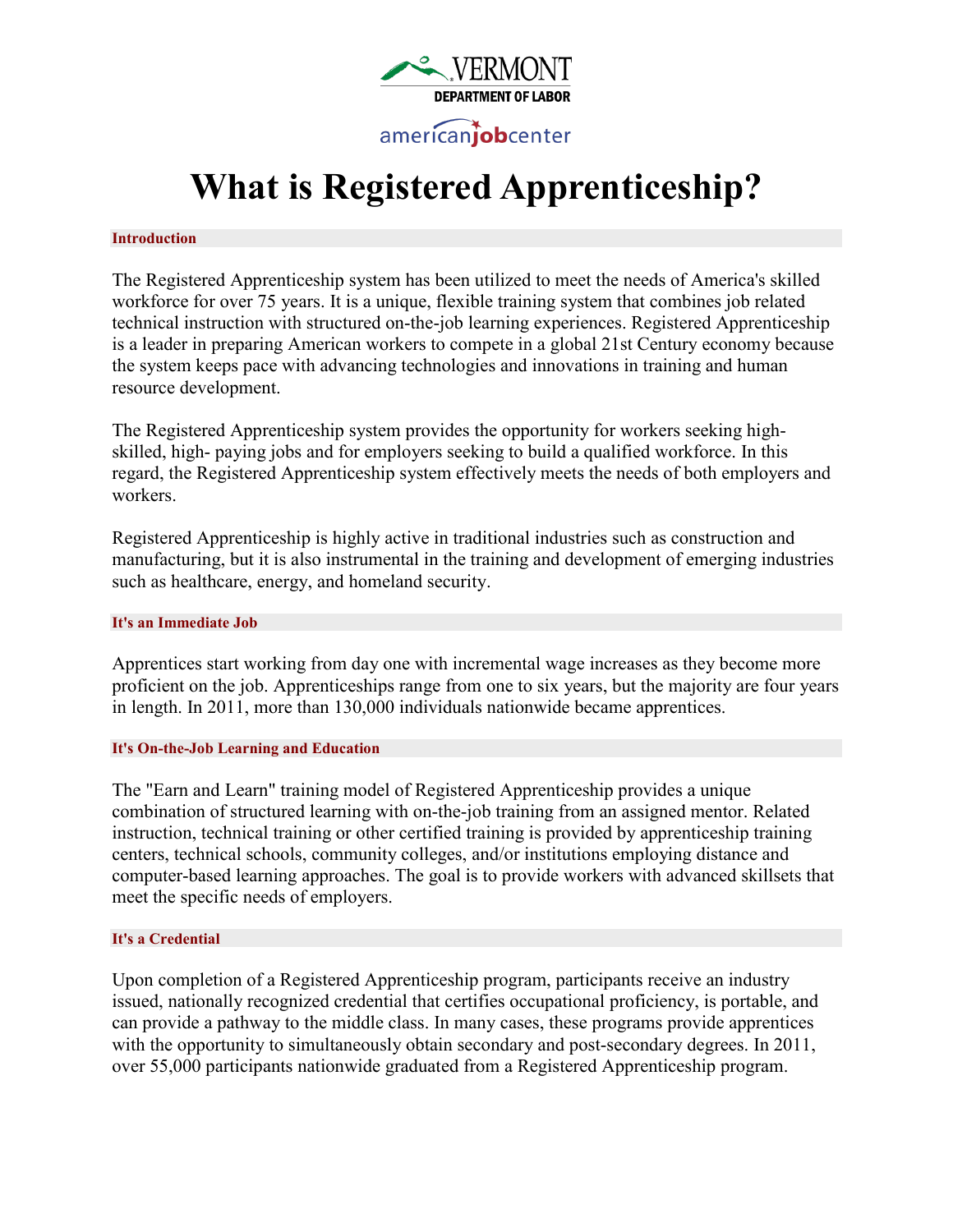

# americanjobcenter

### **What are the Advantages of Registered Apprenticeship?**

The Registered Apprenticeship system provides a wide array of benefits.

For apprentices, benefits include:

- **Improved skills and competencies** that meet the specific needs of the employer
- **Incremental wage increases** as their skills improve
- **On-the-job training** and occupation focused education
- **Career advancement**
- **Industry issued, nationally recognized credentials**
- **Articulation agreements** between certain apprenticeship training programs and 2- and 4 year colleges that create opportunities for college credit and future degrees

For employers, benefits include:

- **Customized training** that results in highly skilled employees trained to industry/employer specifications
- **Increased productivity and knowledge transfer** due to on-the-job learning from an assigned mentor combined with related technical instruction
- **Enhanced retention** 87 percent of program completers in 2011 were still employed nine months after completing their apprenticeship
- **Emphasis on safety training** that may reduce workers' compensation costs
- **A stable and predictable pipeline** for the development of qualified workers
- **Recognition** of the training program
- **A systematic approach to training** that ensures that employees are trained and certified to produce at the highest skill levels required for that occupation
- **The ability to conduct a ready assessment** of where the employer and employee are in terms of the continuous improvement process
- **A proven training model** that allows employers to set the benchmark and the structure that can determine the Return on Investment in training dollars

**What is the Role of the Government?**

The Office of Apprenticeship (OA) works in conjunction with independent State Apprenticeship Agencies (SAAs) to administer the program nationally. These agencies are responsible for:

- Registering apprenticeship programs that meet Federal and State standards
- Protecting the safety and welfare of apprentices
- Issuing nationally recognized and portable Certificates of Completion to apprentices
- Promoting the development of new programs through marketing and technical assistance
- Assuring that all programs provide high quality training
- Assuring that all programs produce skilled competent workers